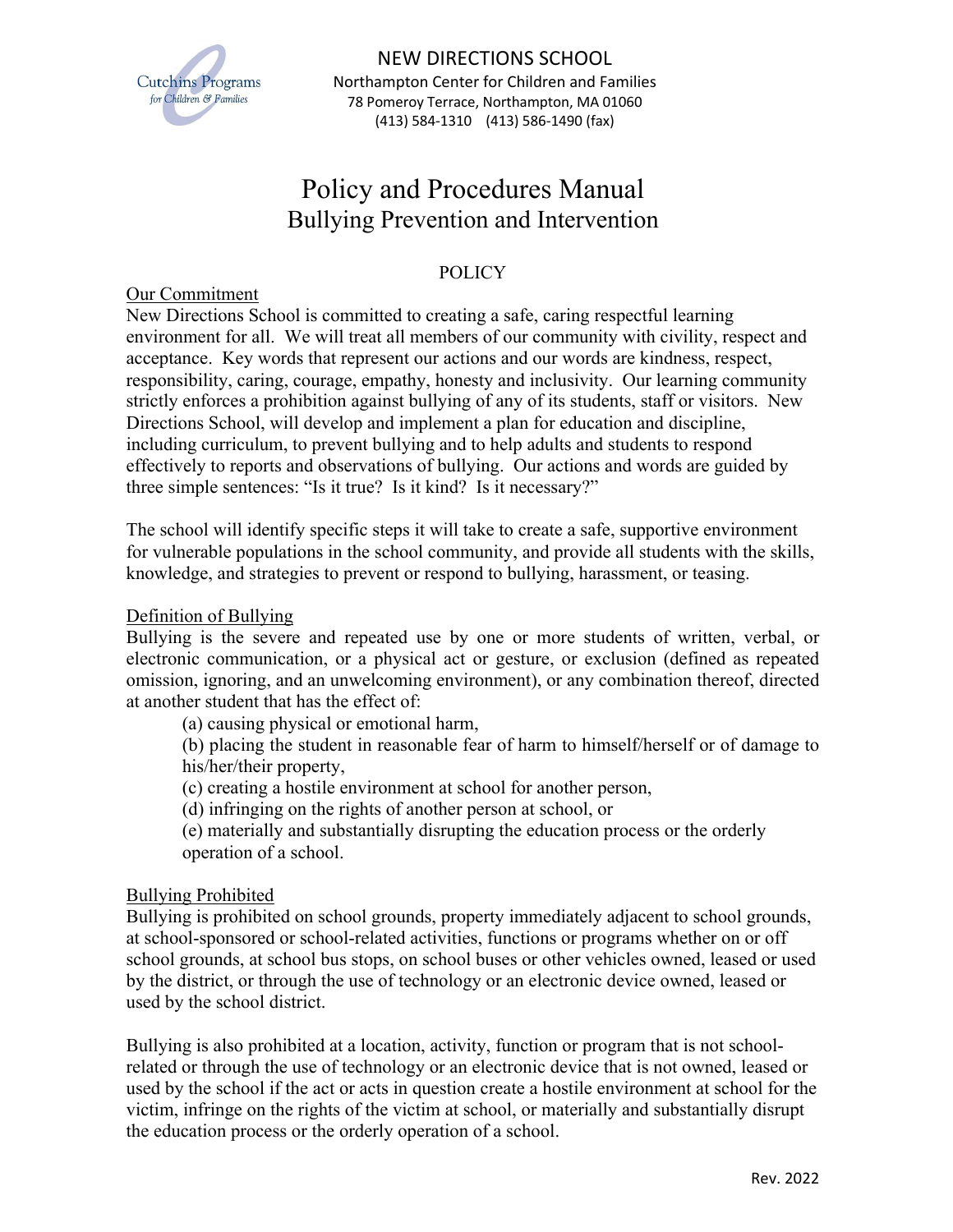

Leadership at New Directions School will make clear to students and staff that bullying will not be tolerated and will be grounds for disciplinary action up to and including suspension and expulsion for students, and termination of employees. Students who engage in bullying will be expected to engage in repair work in addition to receiving other disciplinary actions.

New Directions School will promptly and reasonably investigate all allegations of harassment, including bullying. The CEO and/or her designee will be responsible for handling all complaints by student alleging harassment, including bullying. Retaliation against a person who reports bullying, who provides information during an investigation of bullying, or who is a witness to or has reliable information about bullying, is prohibited. Consequence for retaliation behavior will result in immediate suspension (internal or external) and the development of a written plan with the student, parent and sending school district for re-entry.

Reporting of incident of bullying can be made orally, in writing and/or anonymously. No disciplinary action will be taken until a full investigation warrants such an outcome.

## Prevention and Intervention Plan

New Directions School shall develop a bullying prevention and intervention plan in consultation with school staff, students, parents, and community members. The bullying prevention plan shall:

- 1. include descriptions of and statements prohibiting bullying, cyber-bullying, and retaliation.
- 2. include descriptions of bullying what it is and what it is not, especially having to do with exclusionary practices.
- 3. establish clear procedures for reporting of bullying or retaliation, to include the specific process to be followed.
- 4. state that any and all paid staff are responsible for following said procedure.
- 5. include a provision that reports of bullying or retaliation may be made anonymously, provided that no disciplinary action shall be taken against a student solely based on an anonymous report.
- 6. establish clear procedures for promptly responding to and investigating reports of bullying or retaliation.
- 7. identify the range of disciplinary actions that may be taken against a perpetrator for bullying or retaliation.
- 8. establish clear procedures for restoring a sense of safety for a victim and assessing that student's needs for protection.
- 9. establish strategies for protecting from bullying or retaliation a person who reports bullying, provides information during an investigation or is witness to or has reliable information about an act of bullying.
- 10. establish procedures for promptly notifying the parents or guardians of a victim and a perpetrator, for notifying the parents or guardians of a victim of the action taken to prevent any further acts of bullying, and for notifying local law enforcement officials where criminal charges may be pursued against the perpetrator.
- 11. include a provision that a student who knowingly makes a false accusation of bullying shall be subject to disciplinary action and include a strategy for providing counseling or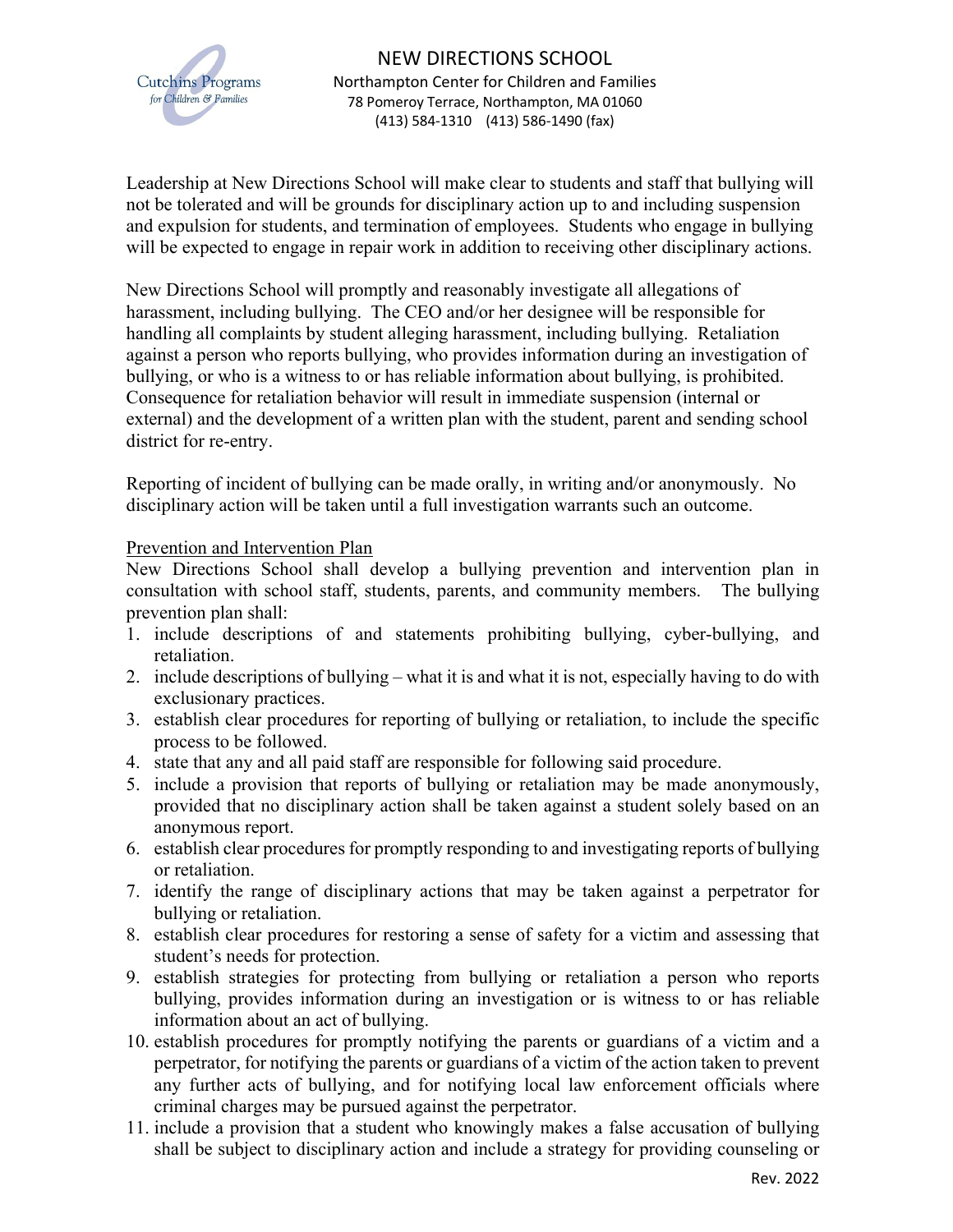

referral to appropriate services for perpetrators and victims and for appropriate family members of the students.

# Staff Development and Training

Staff will receive annual training and professional development on the Anti-Bullying Policy. The goal of this work is to enhance the skills of all members of the school staff to prevent, identify and respond to bullying and to implement the bullying prevention and intervention plan. The content of such professional development shall include, but not be limited to (1) developmentally appropriate strategies to prevent bully incidents; (2) developmentally appropriate strategies for immediate, effective interventions to stop bullying incidents; (3) information regarding the complex interaction and power differential that can take place between and among the perpetrator, the victim, and any witnesses to the bullying; (4) research findings on bullying; (5) information on the incidence and nature of cyber-bullying; and (6) internet safety issues as they relate to cyber-bullying. The school staff shall receive annual written notice of the bullying prevention and intervention policy. This policy will be included in the staff handbook.

## Parent/Guardian Education

The bullying prevention and intervention plan shall include provisions for educating parents and guardians about the bullying prevention curriculum, how they can reinforce the curriculum at home, how they can support New Directions School's prevention and intervention plan, the dynamics of bullying and online safety and cyber-bullying.

The district shall provide to students and their parents or guardians in age-appropriate terms and in the most prevalent languages of families, annual written notice of relevant sections of the bullying intervention plan in the student handbook. This is done annually.

## Problem Resolution Resource at DESE

Parents have the right to reach out to DESE in their problem resolution system and file an electronic claim. https://www.doe.mass.edu/prs/. Emails can be sent to compliance@doe.mass.edu

# **Bullying Prevention and Intervention PLAN/PROCEDURE**

- Annually, staff, students and parents are provided with a copy of the Anti-Bullying Policy, which includes the Bullying Prevention Plan.
- Annually, staff will be trained on this plan.
- Annually, the CEO will communicate this plan with the local police department, prior to the start of the school year.
- The plan and all communications will be translated into the parent/guardian native language.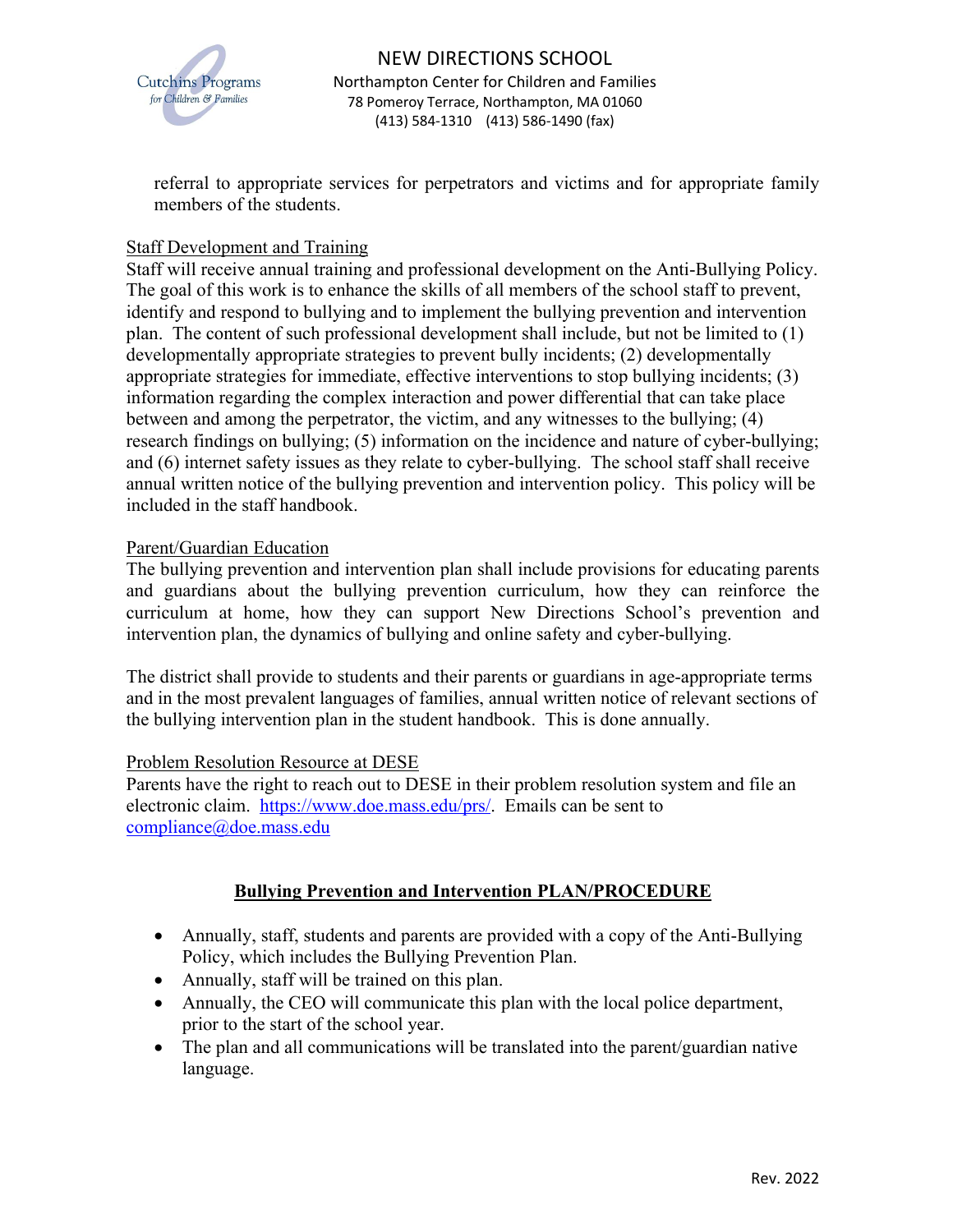

## **Procedures for reporting, investigating, and resolving**

School staff will immediately, as soon as it is safe to do so (e.g., the staff person has no student responsibilities) report any instances of bullying or retaliation that the staff member has witnessed or which the staff member has become aware of through a report from another individual. The report can be made anonymously, in writing or verbally. Staff are required to complete the "Bullying Preventions and Intervention Incident Reporting Form" which is attached to this Policy and Procedure document. Failure to report and act of said allegation can result in disciplinary actions for the staff member.

Any student who believes that he/she/they has been subjected to bullying or retaliation, or who has witnessed or learned about bullying of or retaliation toward a student, has the right to report the information to any adult or to report anonymously to an adult, who is then responsible to communicate it directly to the CEO or her designee. Parents may also make a report of bullying anonymously, in writing or verbally.

No disciplinary action will be taken until the incident if fully investigated. All efforts will be made to protect the privacy of all parties.

The CEO and/or her designee will be responsible for investigating reports of bullying and/or retaliation. The investigation shall occur immediately upon the receipt of said report. The investigation shall seek to understand the circumstances of the complaint, including the type, severity and frequency of the alleged bulling incident. The investigation should generally include interviews with the victim, the alleged perpetrator, witnesses, individuals who may have been named by either of the previous parties, and anyone else who may have knowledge about the incident. The investor will take notes and write an factual and nonjudgmental reflection of these interviews

The investigator shall review any documents that may be relevant to the allegations of bullying or retaliation whether in electronic form or otherwise and including photographs, emails, voice mails, telephone records, etc. The investigator shall maintain a confidential file of the interview notes and other documents pertaining to the investigation.

If the investigator determines that bullying or retaliation has occurred, the following steps will be taken.

We recognize that certain students may be more vulnerable to becoming a target of bullying or harassment based on actual or perceived differentiating characteristics, including race, color, religion, ancestry, national origin, sex, socioeconomic status, homelessness, academic status, gender identify or expression, physical appearance, pregnant or parenting status, sexual orientation, mental, physical developmental sensory disability, or by association with a person who has or is perceived to have one or more of these characteristics.

For student to student (or parent speaking for the student):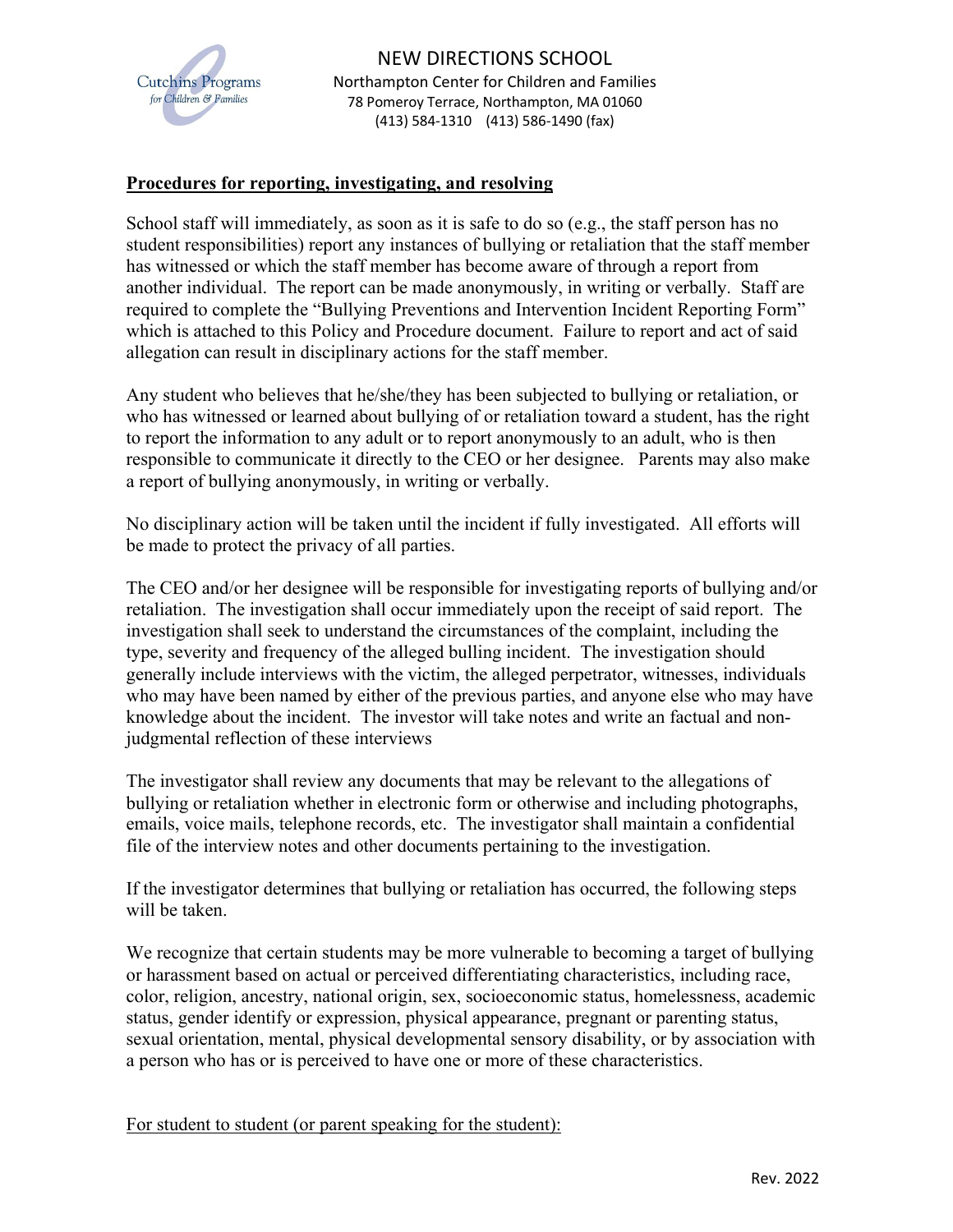

- 1. CEO or her designee will verbally inform the parent of the student who is the victim and the parent of the student of the perpetrator, sharing information only that is allowed by law. The steps that were taken and the outcome will be shared. Parents will be asked for their thoughts. This discussion, along with the investigation summary, will be shared, in written form, with parent(s)/guardian(s) and school district, and any other participatory agency, while always protecting the rights of all individuals.
- 2. Student will have the opportunity to review the written document to either add insight into how their perception was documented or to add their own narrative.
- 3. Inform the school district verbally (followed by a written report)
- 4. Notify the local law enforcement agency if there is reason to believe that criminal charges may be pursued against the perpetrator.
- 5. Notify the students involved in the situation of the outcome, individually.
- 6. Provide further support, counseling, or referral to an outside service agency for students and parents, if appropriate.
- 7. Contact DSE and file incident reports as appropriate.
- 8. Depending upon the nature of the incident, the student or students may need to be safely separated from one another.
- 9. At each team meeting, the team will discuss if the student is at risk for being bullied or acting in ways that would label him/her/them as the perpetrator. That discussion is document in the IEP. If the student is at risk, the IEP will have a social/emotional goal that will address the challenges the student faces, providing him/her/them with the skills and proficiencies to develop more effective interpersonal skills.

## For staff to staff:

- 1. The CEO and/or her designee will immediately investigate the allegation(s). All involved will be interviewed and a written document will be created, in which the statements of the interviewees will be documented without bias.
- 2. Staff will have the opportunity to review the written document to either add insight into how their perception was documented or to add their own narrative.
- 3. Local law enforcement agency will be notified if there is reason to believe that criminal charges may be pursued against the perpetrator.
- 4. The staff involved in the situation will be informed of the outcome, individually.
- 5. Provide each with a written summary that protects the rights of every individual.
- 6. Provide further support, counseling, or referral to an outside service agency, if appropriate.
- 7. Contact DSE and file incident reports as appropriate on the Security Portal (due by June 15<sup>th</sup> of each school year).
- 8. Depending upon the nature of the incident, the staff may need to be safely separated from one another.

## For student to staff or staff to student:

1. The CEO and/or her designee will immediately investigate the allegation(s). All involved will be interviewed and a written document will be created, in which the statements of the interviewees will be documented without bias.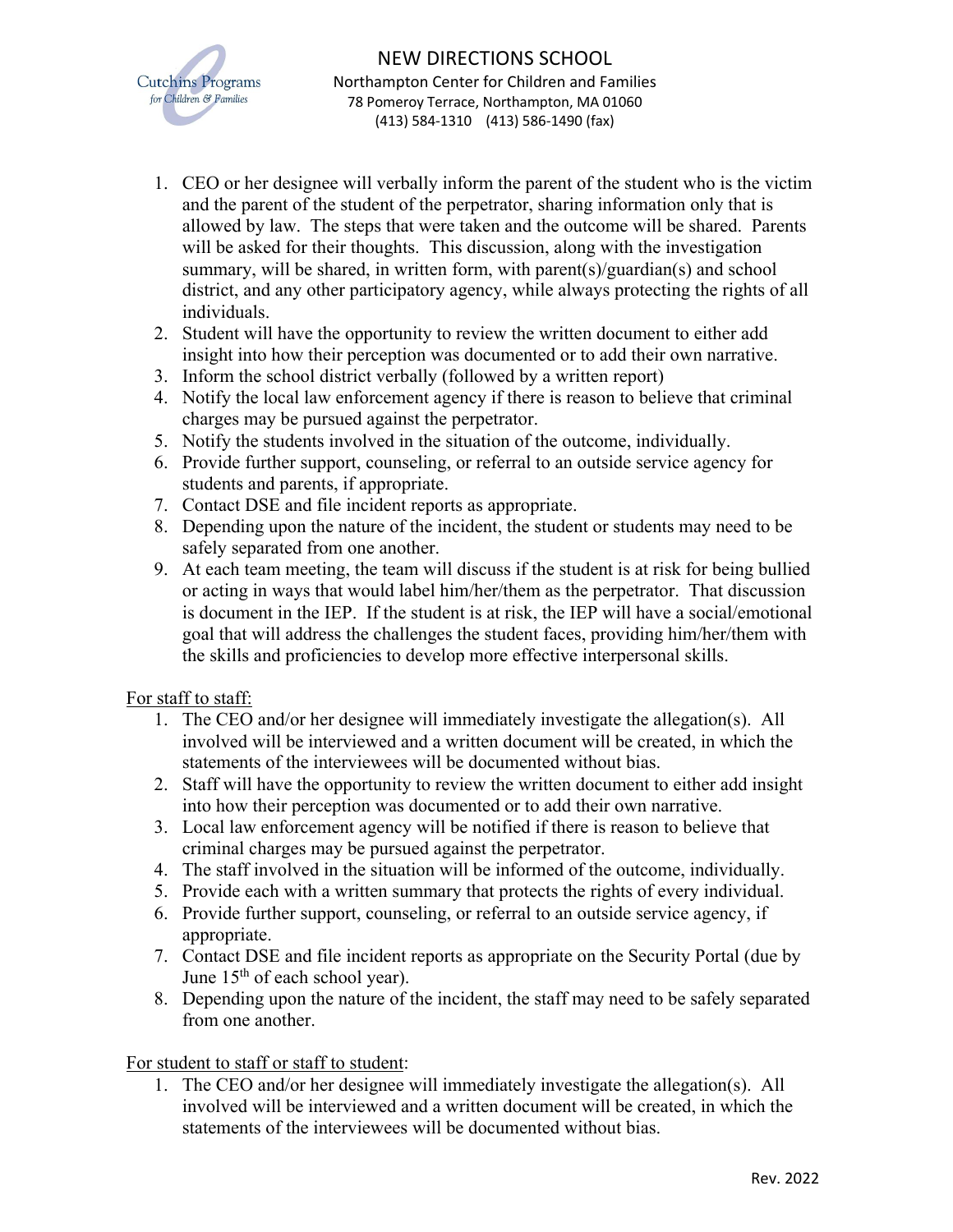

- 2. The parent of the student who is the victim or perpetrator will be informed of the allegations and investigation, sharing information only that is allowed by law. The perceptions of the parent will be documented in the report.
- 3. All participants will have the opportunity to review the written document to either add insight into how their perception was documented or to add their own narrative.
- 4. The narrative will be shared with all participants and any involved outside agencies, protecting the anonymity of all individuals.
- 5. The school district will be given contacted verbally (followed by a written report)
- 6. The local law enforcement agency will be contacted if there is reason to believe that criminal charges may be pursued against the perpetrator.
- 7. All persons involved in the situation of the outcome will be informed of the outcome individually.
- 8. Provide further support, counseling, or referral to an outside service agency for students and parents, if appropriate.
- 9. Contact DSE and file incident reports as appropriate.
- 10. Depending upon the nature of the incident, those involved may need to be safely separated from one another.

For all people involved in an incident, it may be useful to teach social skills that are expected in interrelationships. Some possibilities may include the following.

- Choosing specific skills from the Social Thinking Curriculum that were found to be lacking in the behaviors of the individuals.
- Updating the individual student's behavior plan
- Making a referral for an evaluation.

Range of disciplinary actions for student:

If the CEO or her designee decides that disciplinary action is required, the disciplinary action will be determined based on the facts identified in the investigation by the CEO or her designee, including the nature of the behavior/infraction, the age of the student(s) involved, and the need to balance accountability with the teaching of expected behavior. Discipline will be consistent with the school's code of conduct. Discipline procedures for students with disabilities are governed by the federal Individuals with Disabilities Education Improvement Act (IDEA), which should be read in cooperation with state laws regarding student discipline (that is, a student cannot be disciplined for acting in a way that is consistent with his/her disability. That is not to say that the behaviors are accepted. It is to say that a focus on teaching expected behavioral choices will be the action that is taken.).

If the CEO or designee determines that a student knowingly made a false allegation of bullying or retaliation, that student may be subject to disciplinary action.

The target needs to feel safe in the school and the identified aggressor must be able to avoid continued behaviors, whether a change in behavior is through no allowed contact with the target or a change of behavior that is significant, or both. The needs of the targeted student will be at the forefront of any action that is taken.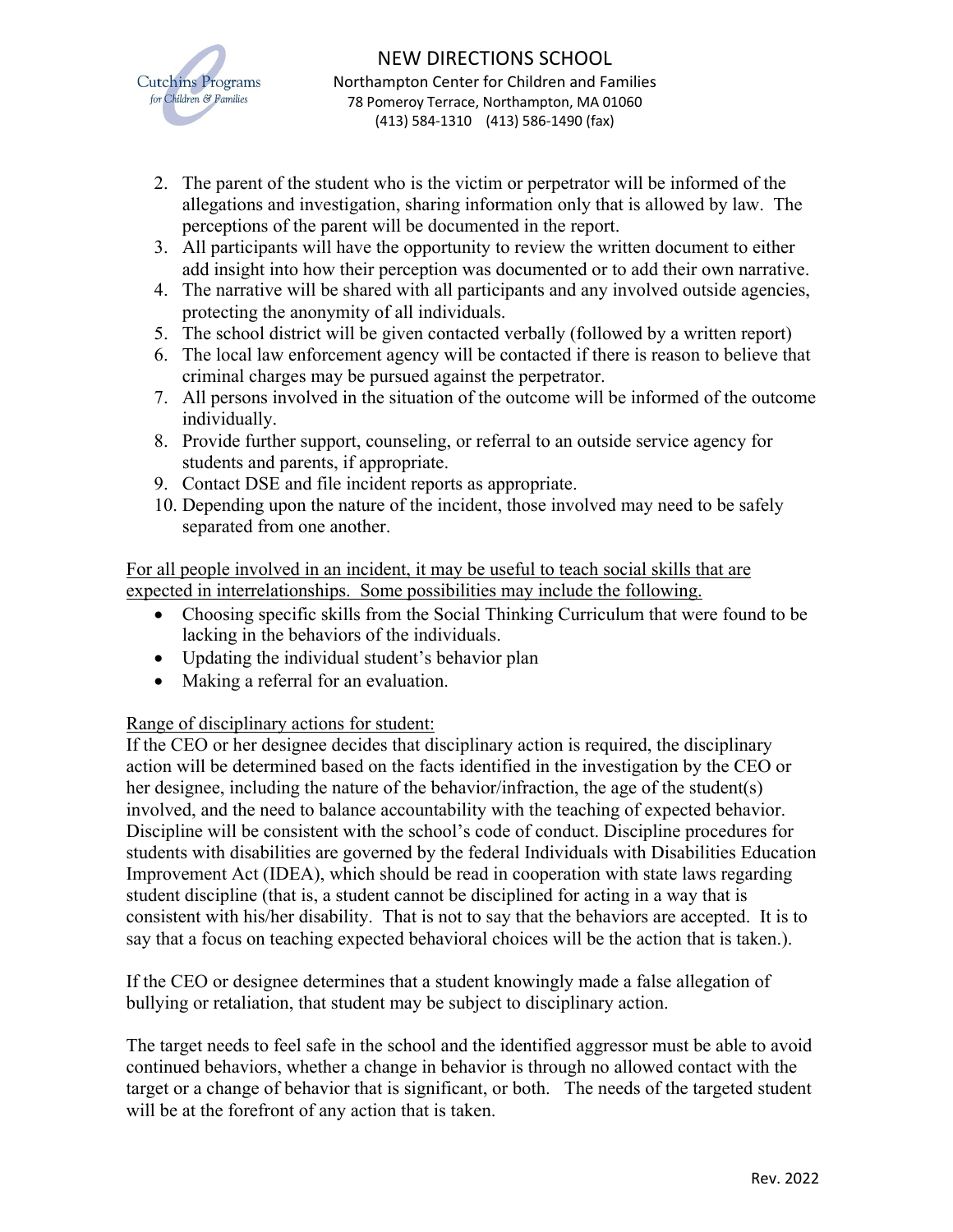

## Consequences:

The range of consequences could include: a loss of free time to engage in repair work or social learning class; a removal from any less structured times or additional 1-1 support throughout the instructional day; alternate instructional space on campus with instructional staff; or an external suspension. If there is an external suspension, the student and the parent/guardian will meet with the CEO to develop a re-entry plan that keeps all people safe. The student will receive educational tutoring during an external suspension, and even expulsion.

## Repair work:

If a student disrupts the safety and learning of the school environment, the CEO may determine that engaging in repair work would be the most effective method for helping to re-create a safe environment. This would be a match to the infraction and will not be punitive in nature. This step is about helping the student embrace how he/she created an unsafe environment and how s/he can then help to re-create a safe environment. This process will include a discussion with the student to determine a plan. It is preferred that the plan is not developed only by adults because that perpetuates the concept of punishment instead of repair. And without the student's input into the creation of the plan, ownership by the student in a successful outcome is less likely.

## Range of disciplinary actions for staff:

It will be the intent of the process to re-create a safe environment. The staff person will need to engage with the CEO to create a mutually agreed upon plan that the staff person will be responsible for implementing. The staff person will report to the CEO weekly (or more frequently if that is determined) on the impact of the implemented plan.

Depending on the severity of the infraction, the staff person may be put on leave with pay, leave without pay, or removed from employment.

## Curriculum:

Social Thinking, the Michelle Garcia Winner curriculum, will be a guiding tool for our work. This work will be imbedded throughout the day, in the language that we use and the actions that we help student navigate. The following strategies that will be used to promote healthy interactions will include:

- using scripts and role plays to develop skills;
- empowering students to take action by knowing what to do when they witness other students engaged in acts of bullying or retaliation, including seeking adult assistance;
- helping students understand the dynamics of bullying and cyberbullying, including the underlying power imbalance;
- emphasizing cybersafety, including safe and appropriate use of electronic communication technologies;
- enhancing students' skills for engaging in healthy relationships and respectful communications; and
- engaging students in a safe, supportive school environment that is respectful of diversity and difference.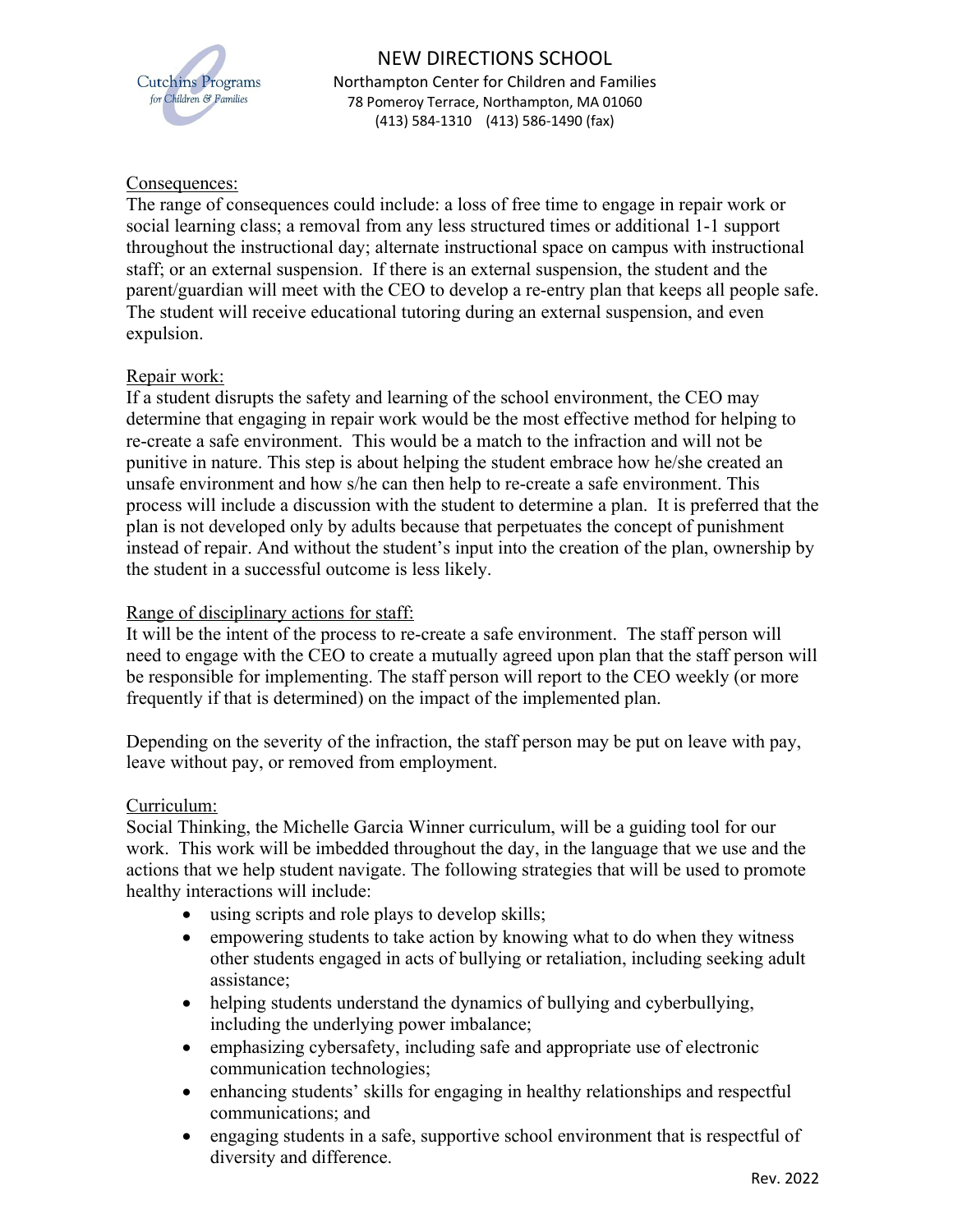

Skills and proficiencies for all participants to support a healthy, safe, and respectful school community include the following:

- self-awareness,
- self-management,
- social awareness,
- relationship skills,
- responsible decision-making.

General teaching approaches that support bullying prevention efforts.

The following approaches are integral to establishing a safe and supportive school environment.

- setting clear expectations for all members of the school community and establishing school and classroom routines.
- creating a safe school and classroom environment for all protected classes (race, color, religion, national origin, sex, age, disability, homelessness).
- using appropriate and positive responses and reinforcement, and discipline techniques that maintain dignity.
- using positive behavioral supports.
- encouraging adults to develop positive relationships with students.
- modeling, teaching, and rewarding pro-social, healthy, and respectful behaviors.
- using positive approaches to behavioral health, including collaborative problemsolving, conflict resolution training, teamwork, and positive behavioral supports that aid in social and emotional development.
- using the internet safely.
- supporting students' interest and participation in non-academic and extracurricular activities, particularly in their areas of strength.

# IEP team meeting determination

If the IEP team determines that the student has a disability that affects social development or the student may participate in or is vulnerable to bullying, harassment, or teasing because of his/her/their disability, the team will consider what should be included in the IEP to develop the student's skills and proficiencies to avoid and respond to bullying, harassment, or teasing.

**Every four years** the school will administer a student survey to assess "school climate and the prevalence, nature and severity of bullying in schools."

This plan was developed in conjunction with teachers, school staff, professional support personnel, student, parents/guardians, community personnel and local law enforcement agencies.